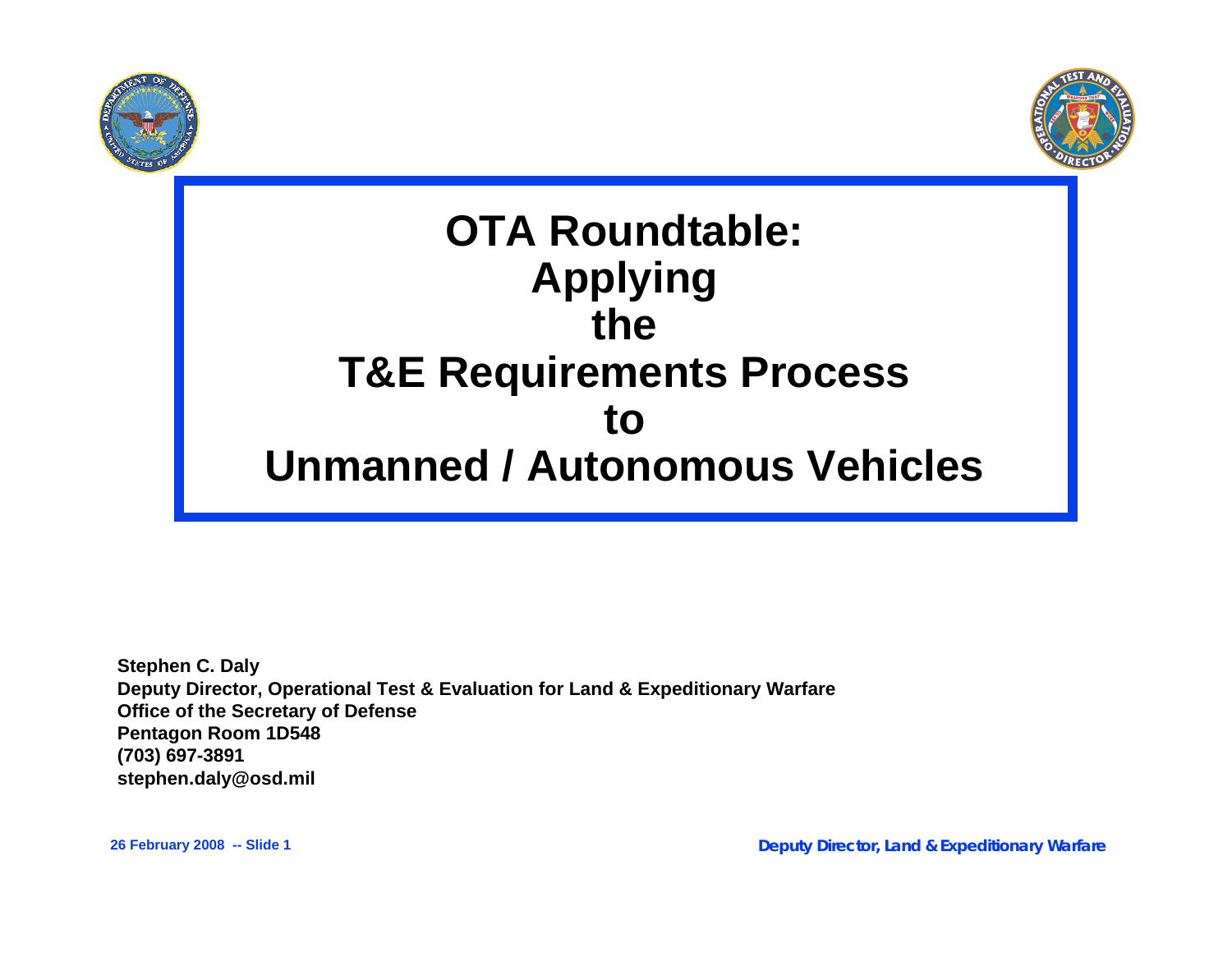

# **Requirements**



- Warfighters write requirements or "must have" capabilities –not testers, not evaluators.
- Warfighters define the concept of operations not testers, not evaluators.
- • Program Managers, testers, evaluators need to understand the **RATIONALE** behind the warfighter's requirements and the warfighter's CONOPS.
	- **PM: where to trade cost, schedule, and performance.**
	- **Tester: structure tests to demonstrate system & unit performance.**
	- **Exaluator:** 
		- Assess unit mission accomplishment.
		- Assess system performance.
		- Answer the "so-what" question.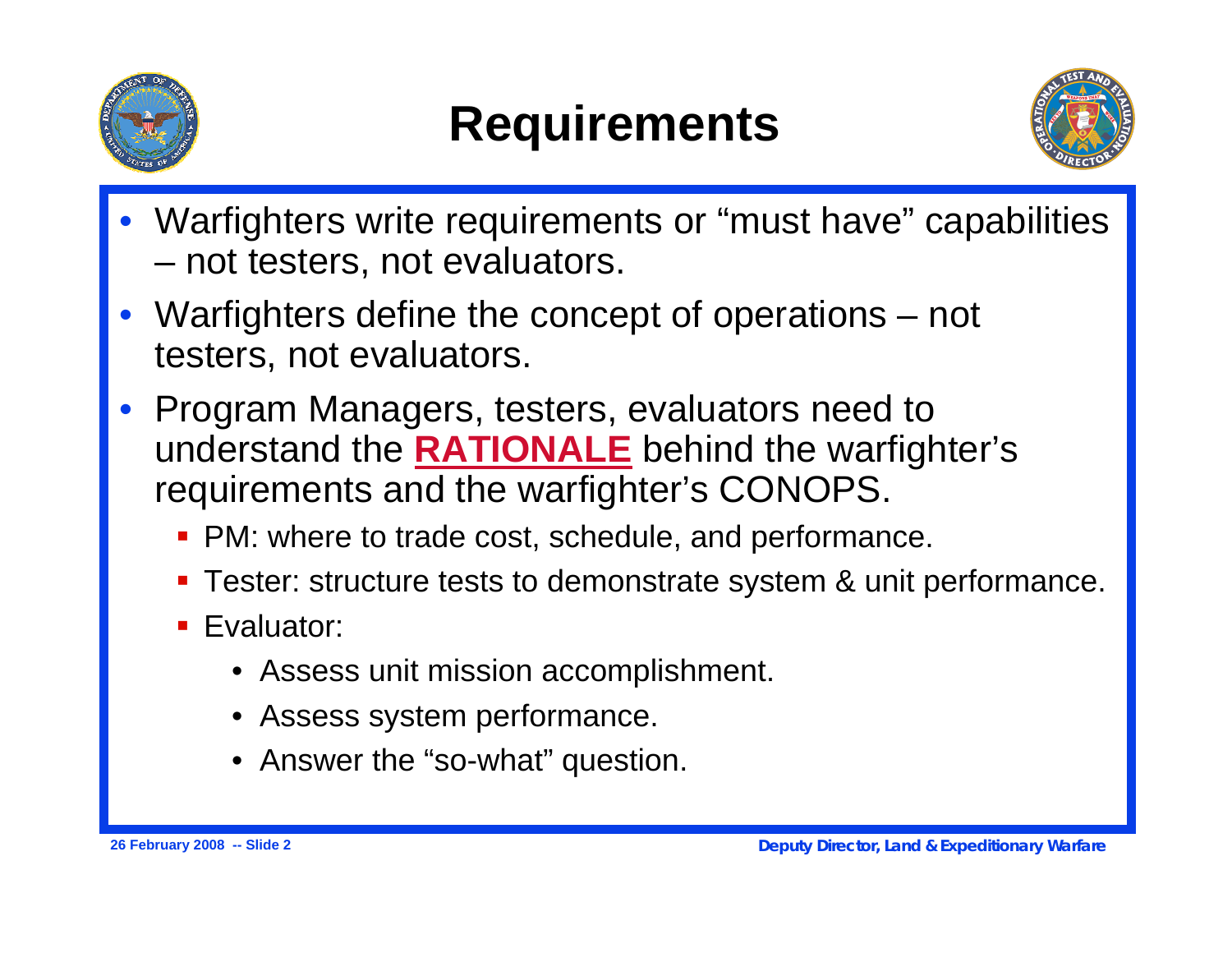



- • Works in a well-known process to demonstrate system performance in a "model-test-fix-test" methodology.
	- Developmental Test & Evaluation.
	- **Example Test & Evaluation.**
	- **Operational Test & Evaluation.**
	- Ξ Evaluation of the significance of system performance & unit mission accomplishment performance.
- • Comprehensive T&E characterized by some as:
	- "Too slow."
	- "Too costly."
	- "You don't understand that my UAS/UAV is special."
	- "We're at war for gosh sakes."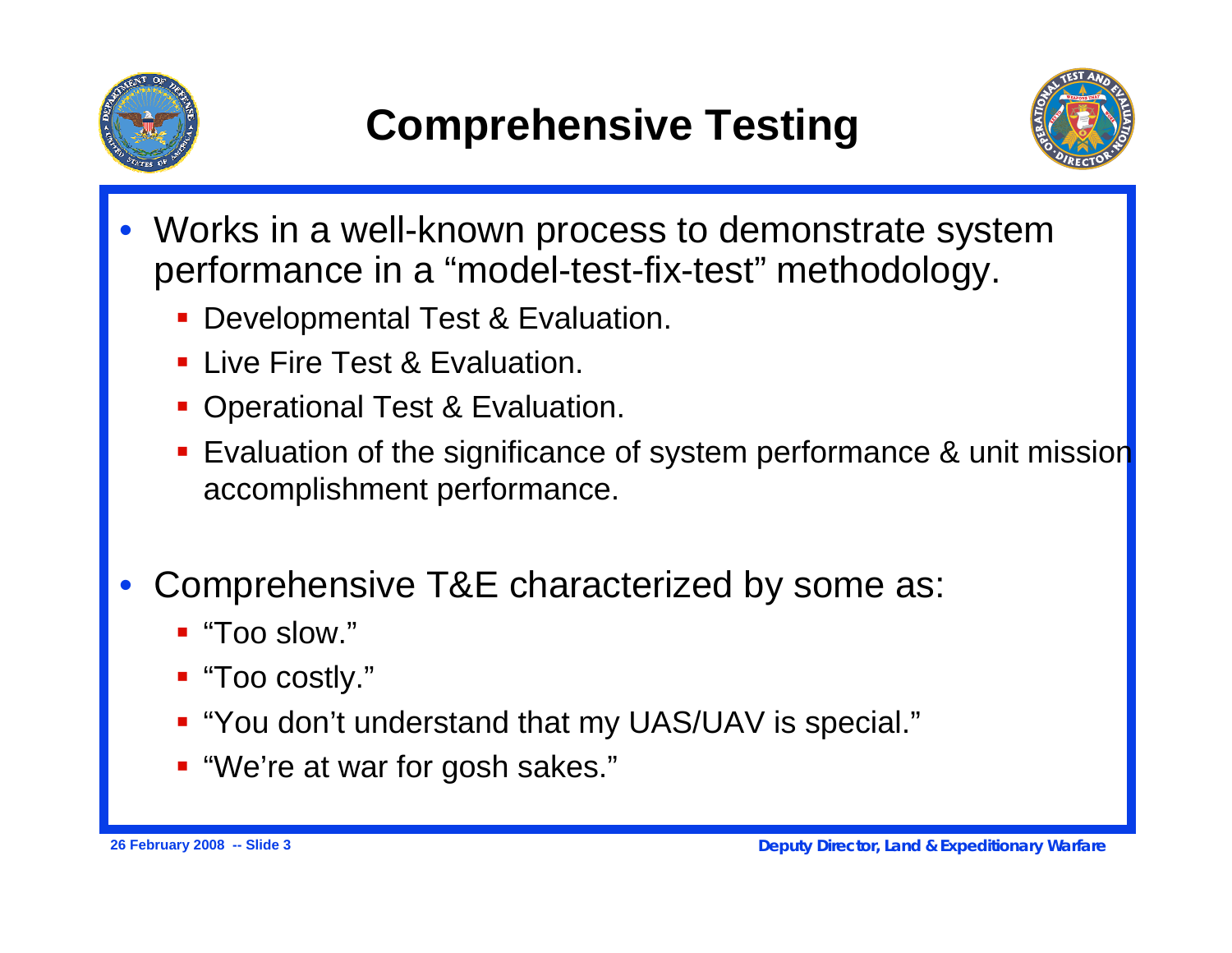



- • Many past systems started as Advanced Concept Technology Demonstration (ACTD).
	- Execution of ACTD's often skimps on the demonstration.
	- **Often fail to address operational suitability issues.**
	- Ξ Often has a cumbersome transition to a program-of-record.
- •Common theme is to avoid government test in any form.
- • In IOT&E:
	- Some UASs have been assessed as operationally effective.
	- To date, none have been assessed as operationally suitable.
	- $\mathcal{L}(\mathcal{L})$  Services have applied lessons learned and corrections to improve these systems since IOT&E.
	- **Service Service** Lessons apply to other Unmanned Systems in development.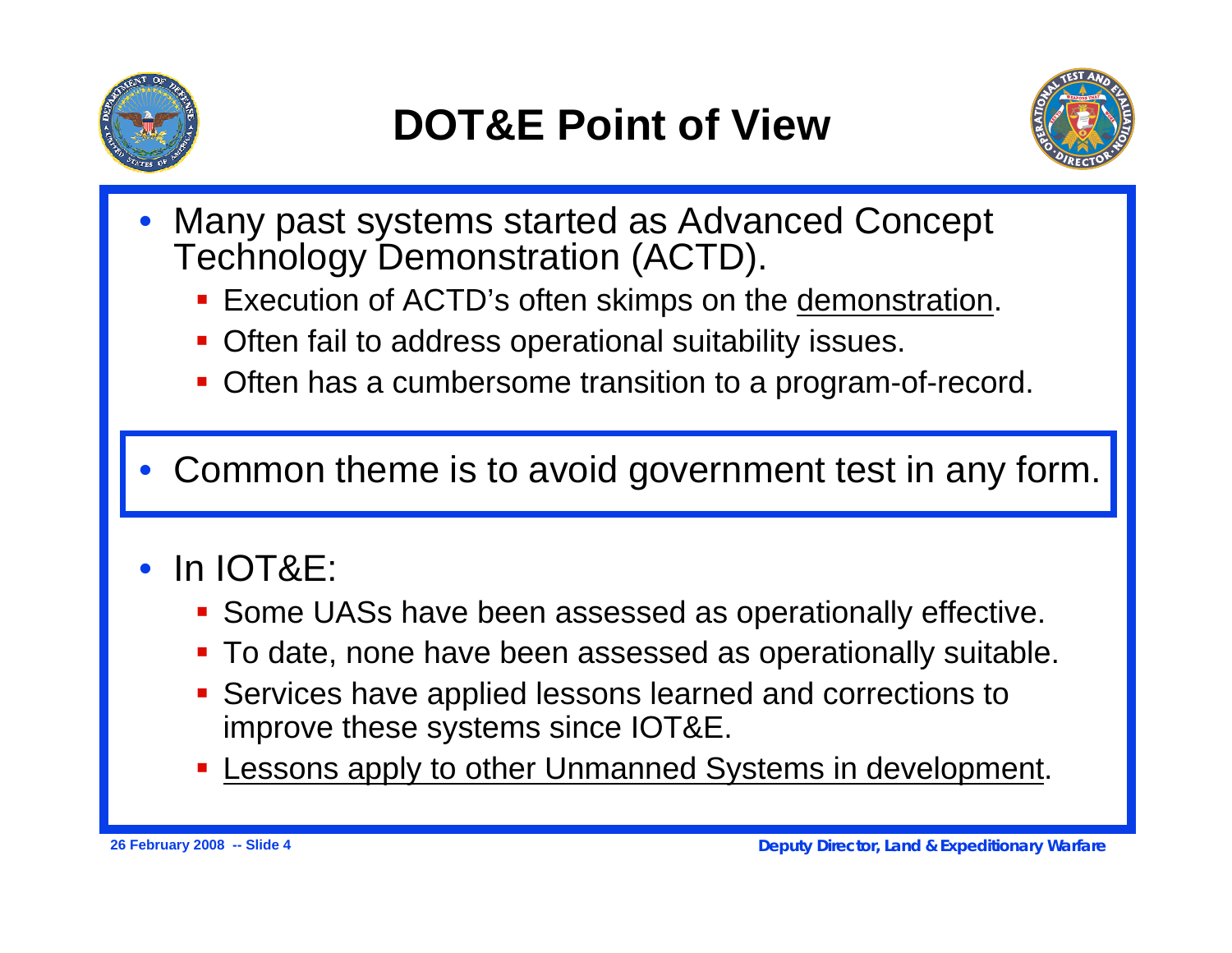



- • Operationally effective under fair weather conditions and in the absence of an air threat for cued reconnaissance and surveillance missions … not operationally effective to target acquisition missions.
	- 57% of Recon-Surveillance reports were timely and accurate.
	- Г Demonstrated target location error in excess of 200 m (80 m req'd).
- • Not operationally suitable.
	- Г Not reliable, not maintainable, 2 AV crashes and 1 significant damage.
	- Г Operational Availability meets user requirements due to redundancy.
	- $\overline{\mathcal{L}}$ Demonstrated ability to meet the Commander's operational tempo.
- • Not survivable.
	- **Susceptibility to detection is high.**
	- **Seen and heard within effective ranges of many threats.**
	- **Significant electromagnetic vulnerability.**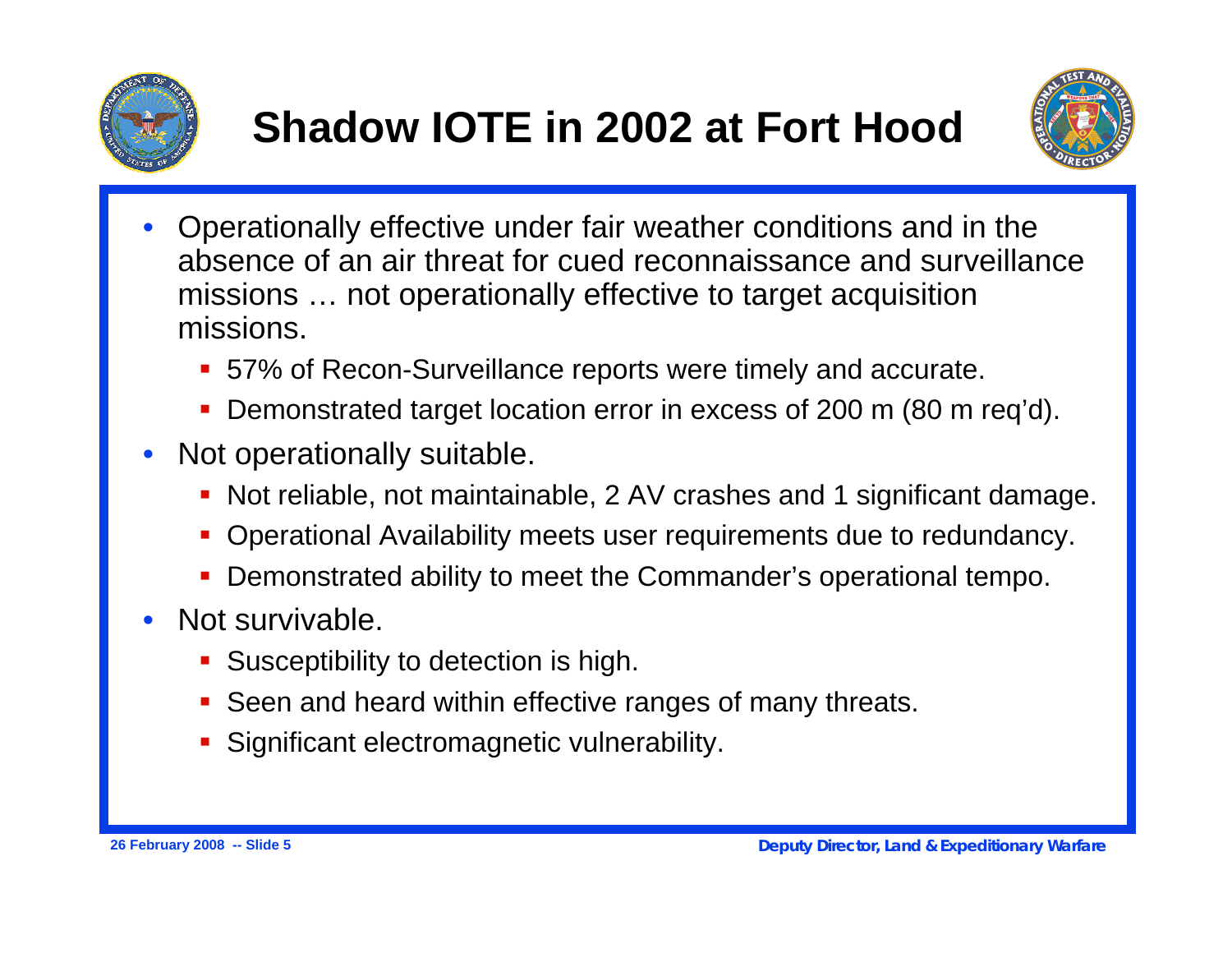



- • Predator is not operationally effective or suitable.
	- Г Disparity between the apparently successful fielded system and the systems that did not perform well in IOT is largely attributable to the fact that the system is tasked and operated well within known limitations such as effective time-on-station, weather restrictions, expected threats, expected accuracy, and dissemination abilities.
	- Г Capable of surveillance, recon, & battle damage assessment missions.
	- **Poor Target Location Error (TLE), weather restrictions, and ineffective** communication impact strike support, CSAR, area search, and continuous coverage.
	- Г Cannot meet requirements outlined in the ORD & KPPs.
	- Г Lack of relief-on-station procedures and poor reliability renders the system unable to meet the 75% Effective Time-on-Station (ETOS) requirement at range of 400 nm.
	- Serious deficiencies in reliability, maintainability, and human factors.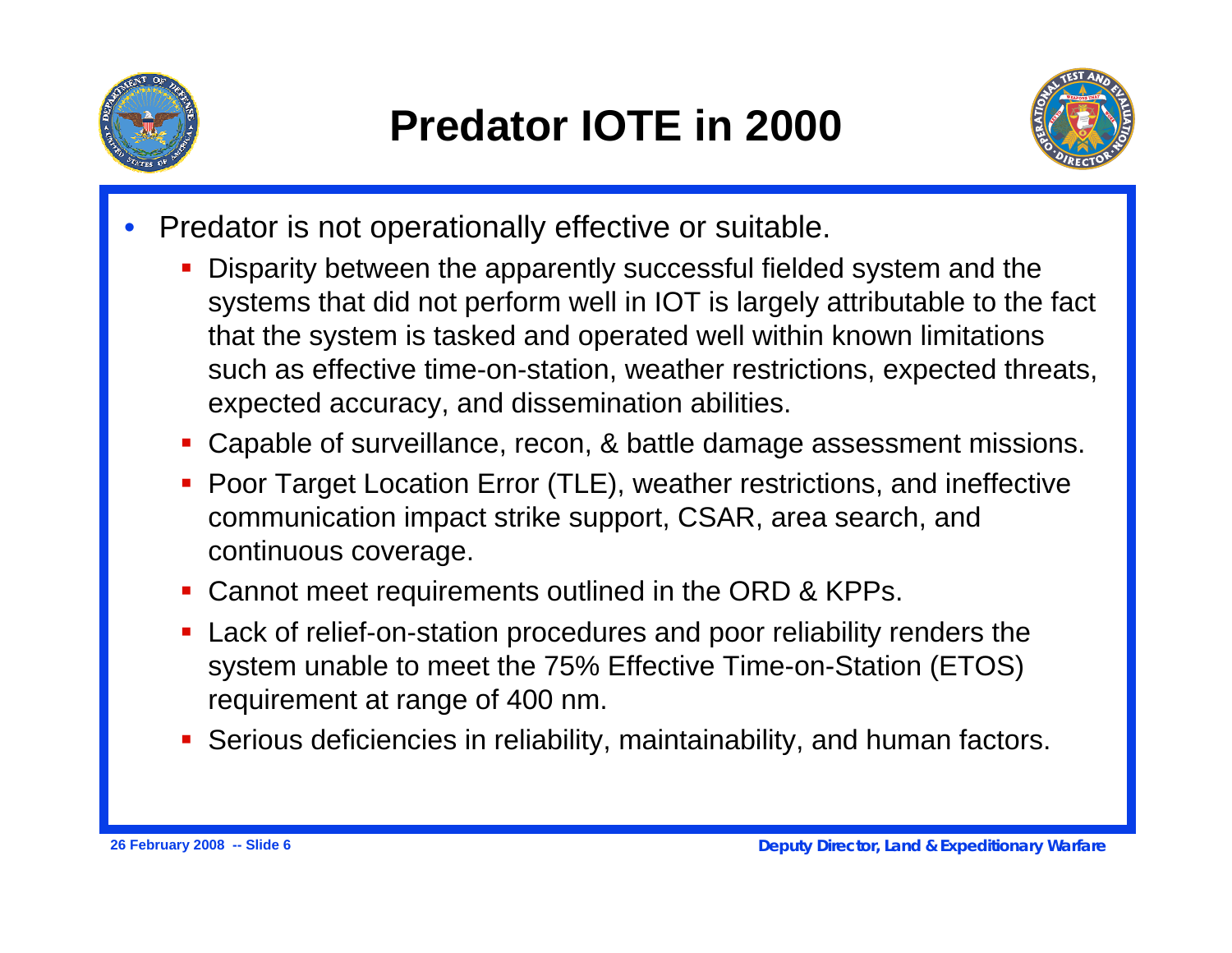



- • Raven SUAS is operationally effective.
	- ł. Infantry company commander benefits from enhanced situational awareness and more operational planning options.
	- $\overline{\phantom{a}}$ Used effectively in lieu of manned reconnaissance.
	- Can recognize manned-sized objects, but cannot identify armed from unarmed personnel or find IEDs.
	- AV susceptible to acoustic and visual detection.
- • Raven SUAS is not operationally suitable.
	- SUAS-equipped unit cannot sustain itself in prolonged combat.
	- $\mathcal{L}_{\mathcal{A}}$ Consumed parts at a rate in excess of the parts allocation.
	- Г Operators were able to quickly repair the AV if parts were on-hand.
	- AV was not reliable, demonstrated 5.6 hrs MTBSA (12 req'd).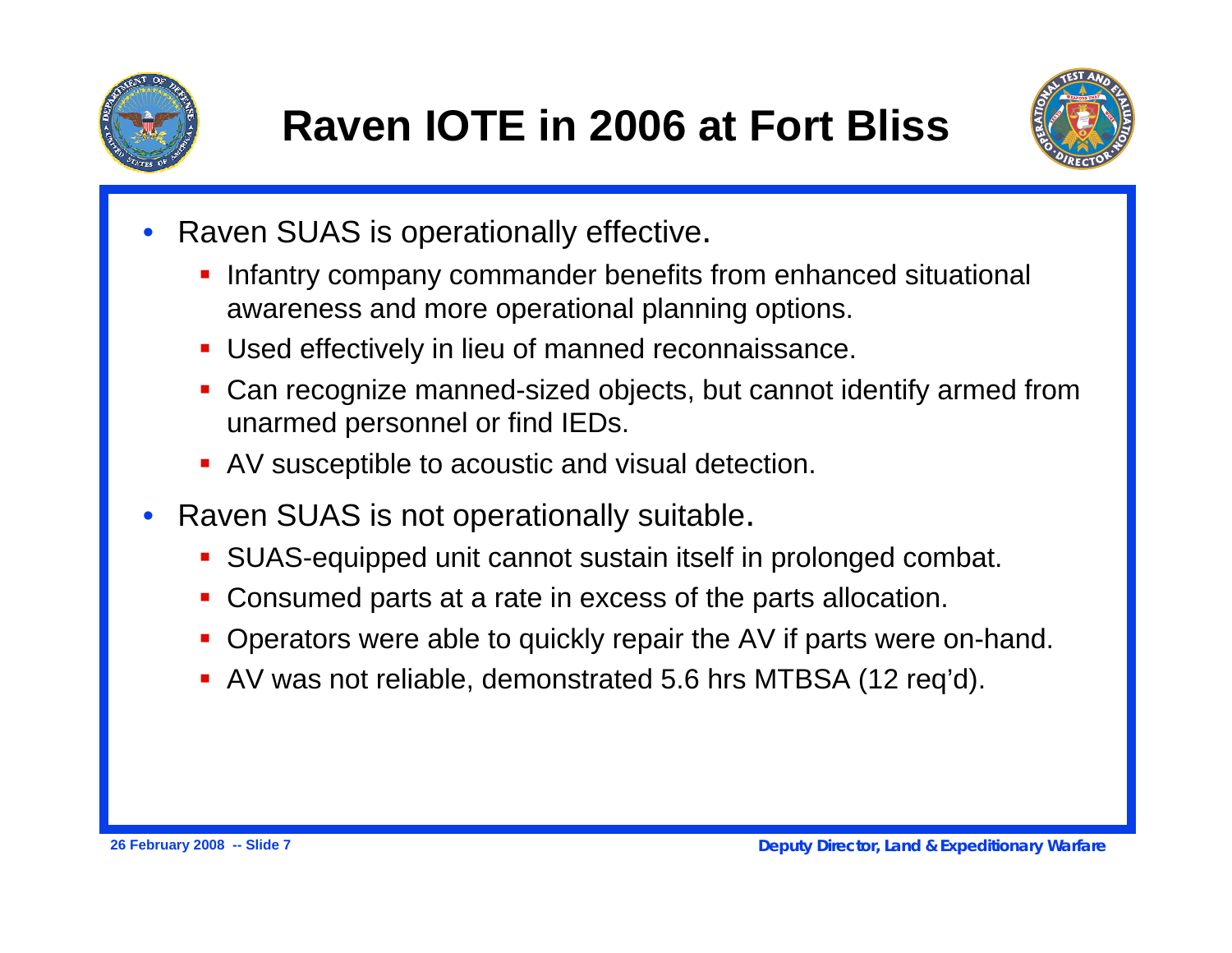



- • Focus on warfighter's mission accomplishment, CONOPS, and total life-cycle cost.
	- Understand the rationale behind the capabilities and KPPs.
	- **Clearly define mission success.**
- •Reliability ….. Reliability ….. Reliability.
- •Take advantage of inherent redundancy, balance vs workload.
- •Some tactical UAS fielded without operators – additional duty.
- •Target location error and resolution.
- •Weapons – create whole new set of additional operational issues.
- •Work to reduce UAS susceptibility in early design efforts.
- •System proliferation creates airspace management issues – will face similar terrestrial battlespace management issues.
- •Extreme Environments – hot, cold, wind, weather.
- •Countermeasures, GPS jamming, friendly Counter IED Systems – complex spectrum.
- •Incorporate Real-Time Casualty Assessment System (RTCA).
- •Warfighter's operate in a joint environment today.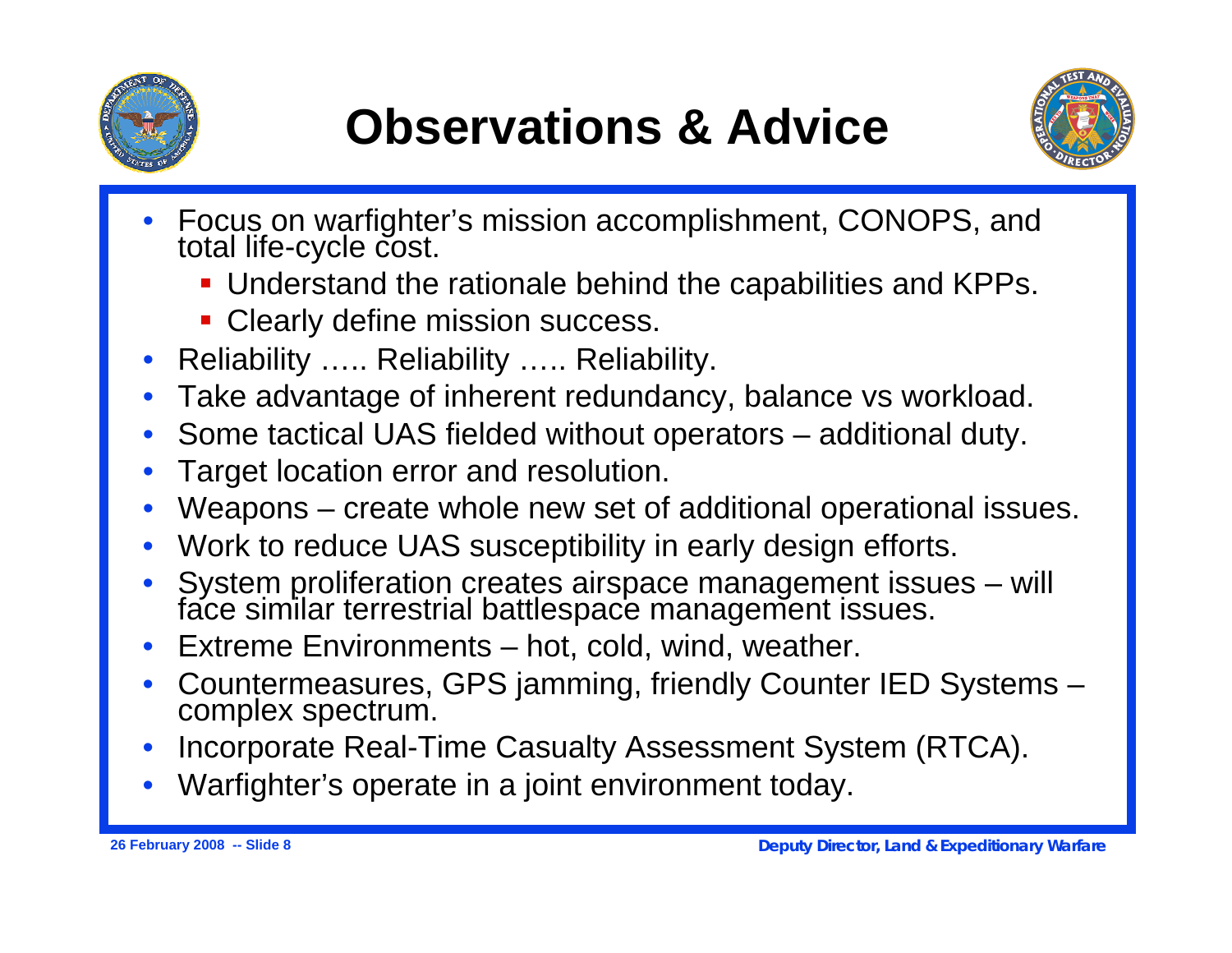



# **Back-up Slides**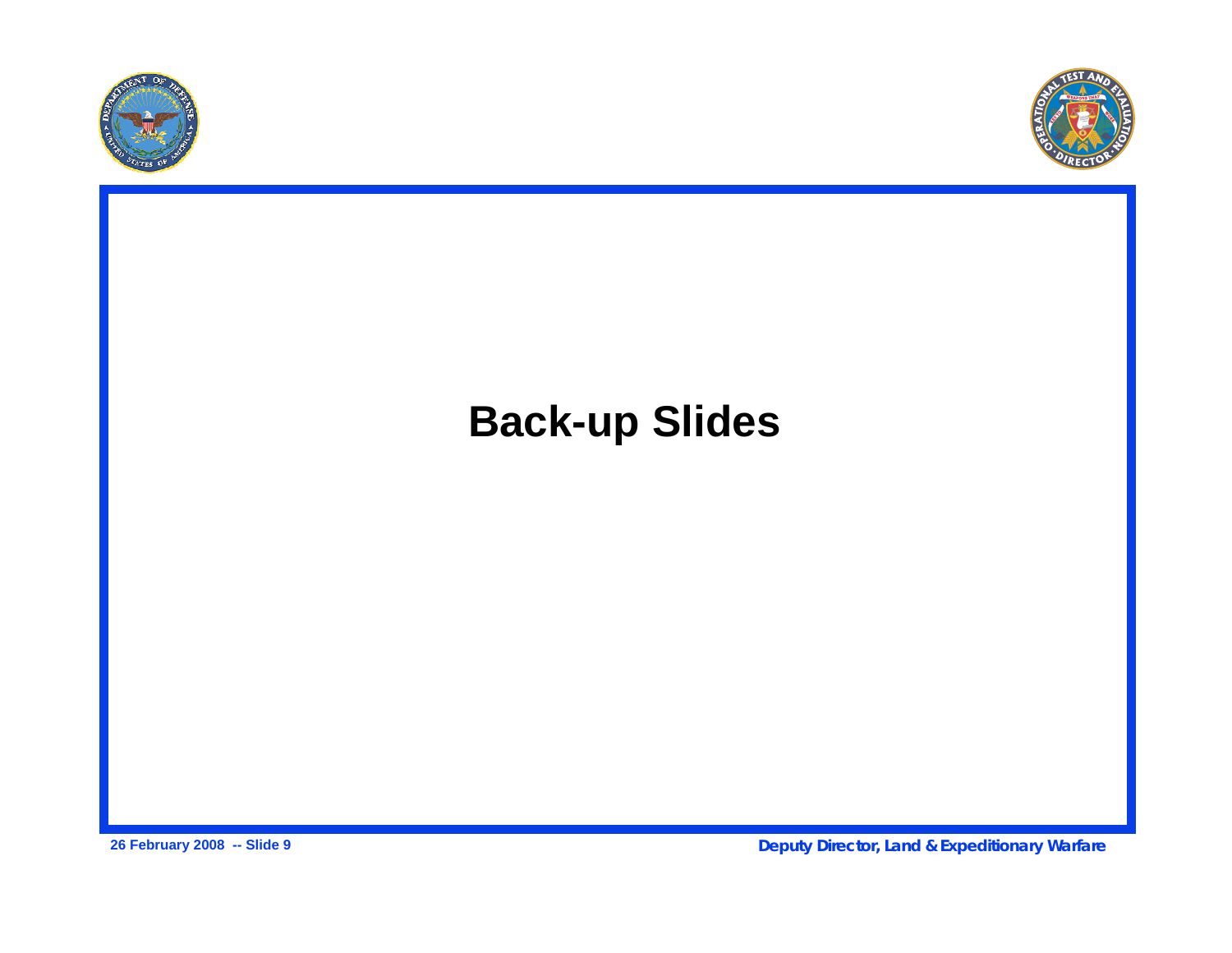



• "There is a Director of Operational Test and Evaluation in the Department of Defense, appointed from civilian life by the President, by and with the advice and consent of the Senate."

### •"**Operational test and evaluation** means --

- Ŧ the field test, under realistic combat conditions, of any item of (or key component of) weapons, equipment, or munitions for use in combat by typical military users; and
- **Service Service** the evaluation of the results of such test."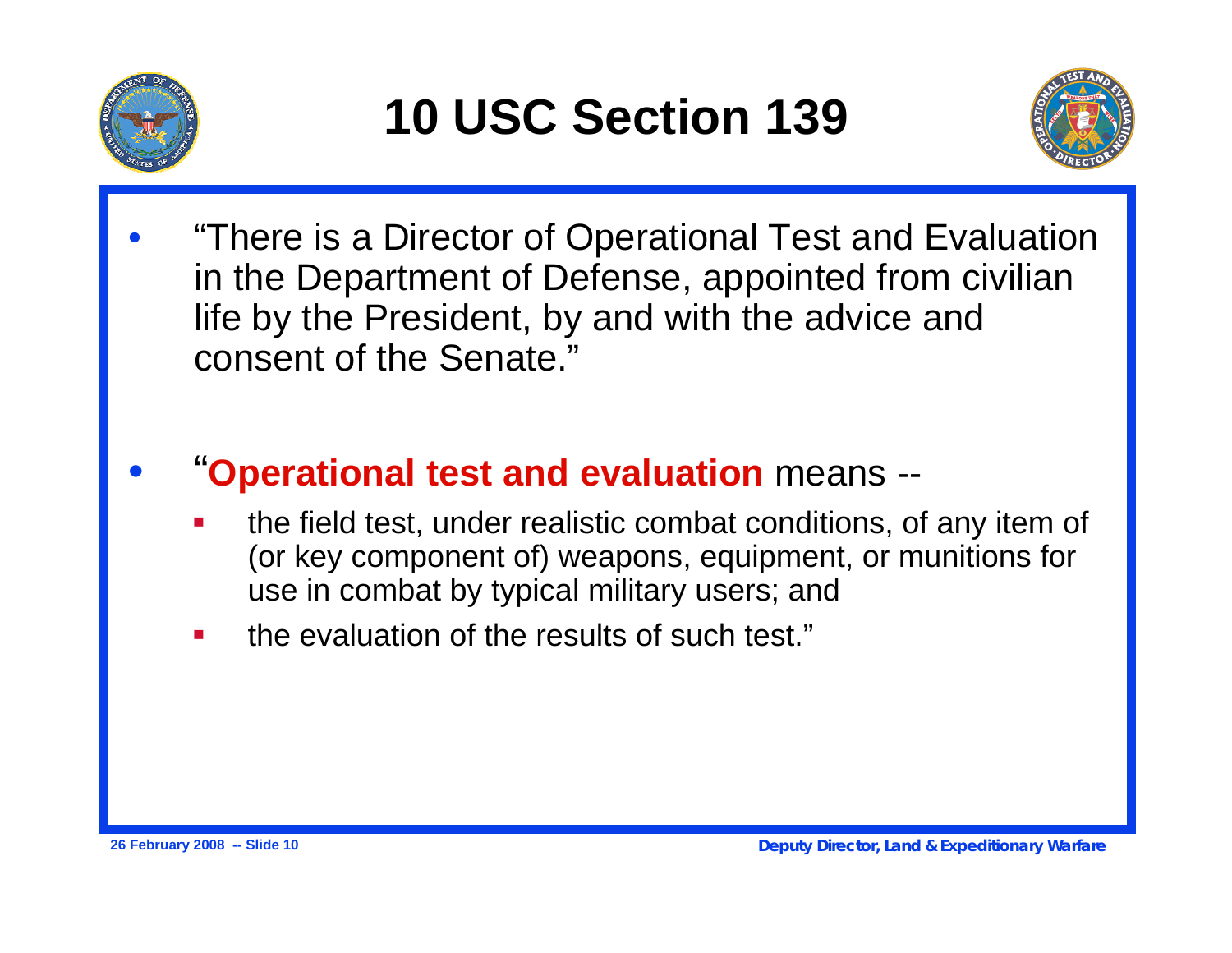

# **10 USC Section 139**



## "The **Director** shall --

- prescribe, by authority of the Secretary of Defense, policies and procedures for the conduct of operational test and evaluation in the Department of Defense;
- provide guidance to and consult with the Secretary of Defense and the Under Secretary of Defense for Acquisition and Technology and the Secretaries of the military departments in general and with respect to specific operational test and evaluation ...;
- coordinate operational testing conducted jointly by more than one military department or defense agency;
- monitor and review all operational test and evaluation in the Department of Defense;
- review and make recommendations to the Secretary of Defense on all budgetary and financial matters...;
- monitor and review the live fire testing activities of the Department...."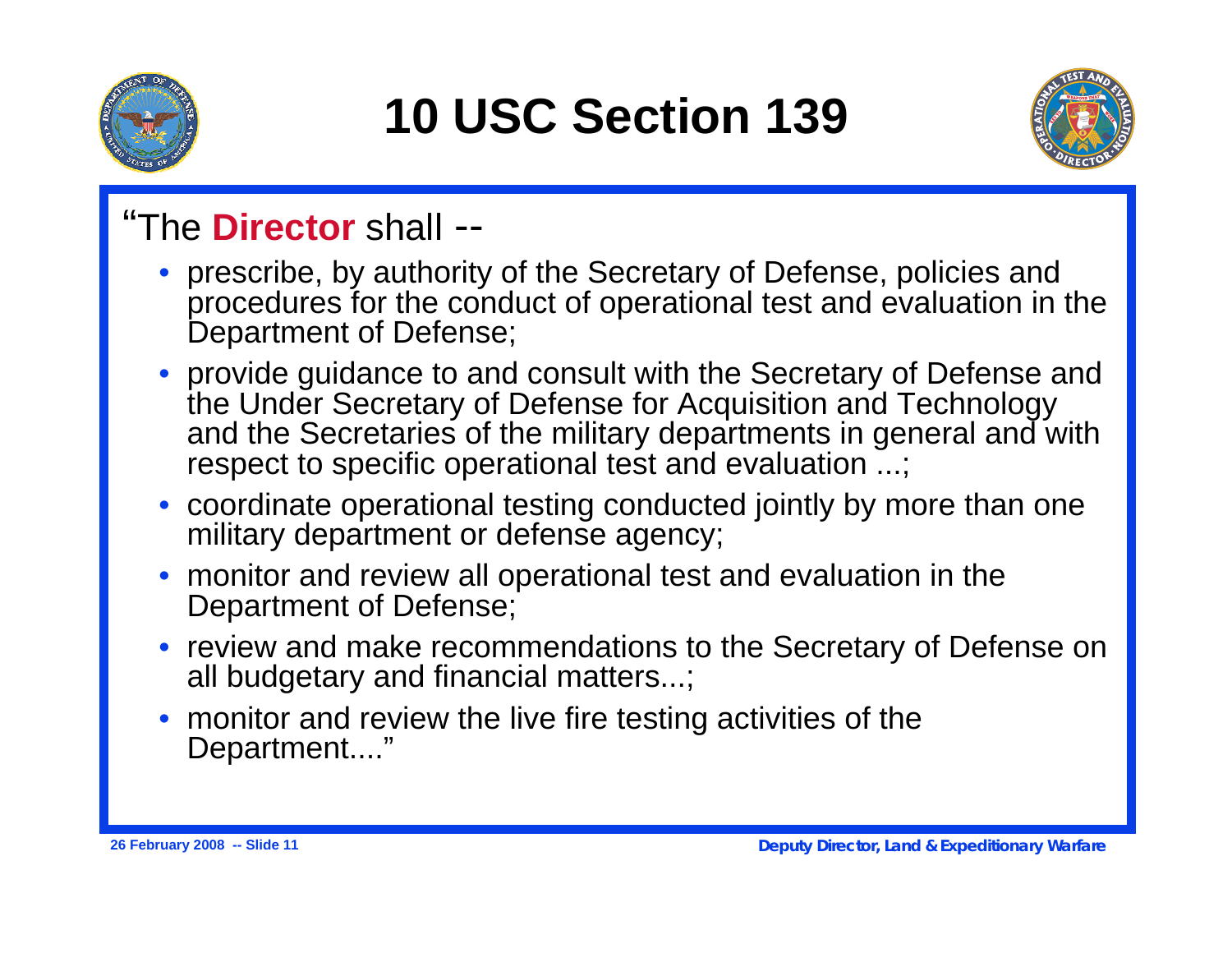



The overall degree of mission accomplishment of a system when used by representative personnel in the environment planned or expected for operational employment of the system considering:

- **•** organization
- **-** doctrine
- **u** tactics
- **survivability**
- **vulnerability**
- **u** threat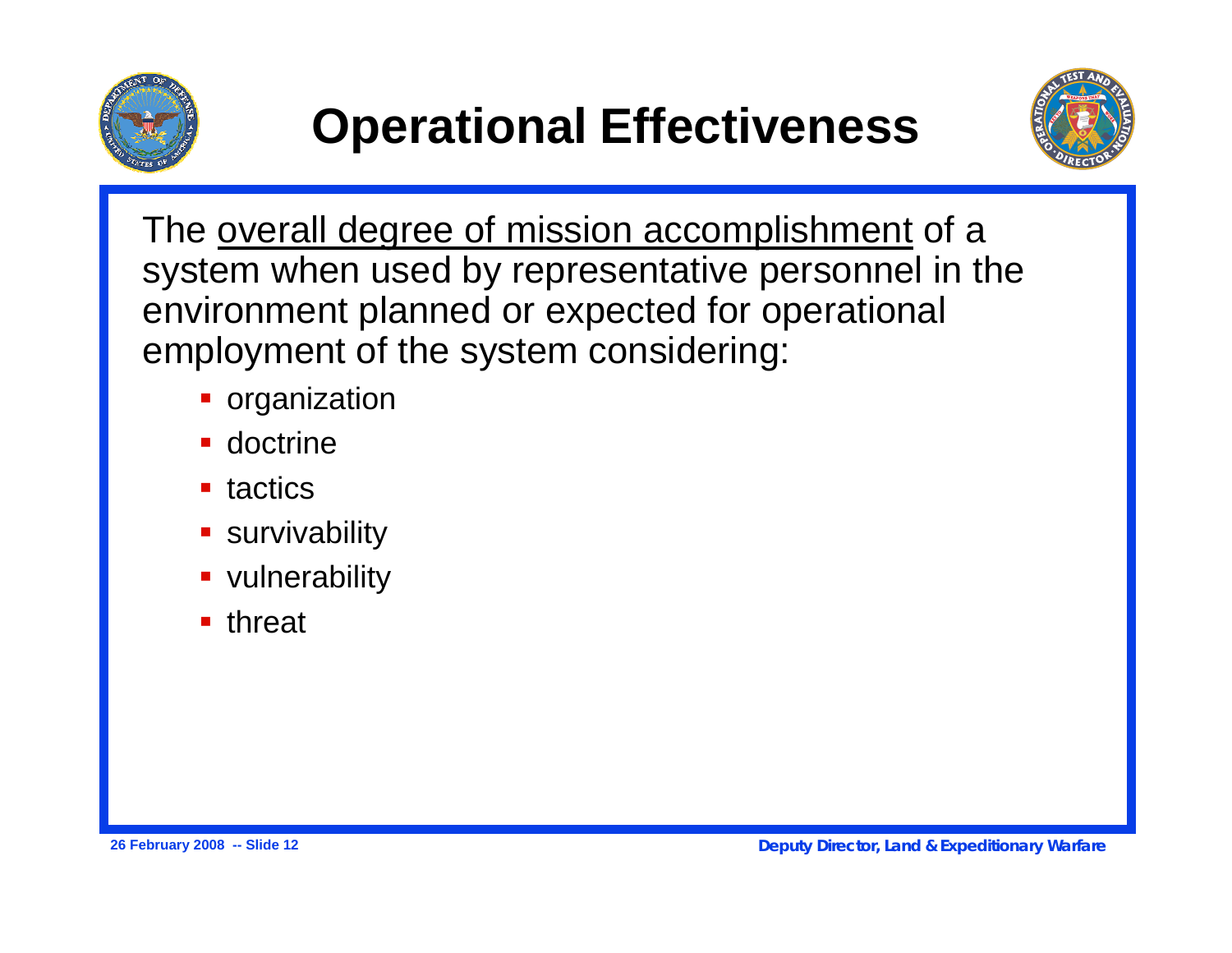

# **Operational Suitability**



- • The degree to which a system can be satisfactorily placed in field use, with consideration given to:
	- **availability**
	- $\mathcal{L}(\mathcal{L})$ compatibility
	- **Service Service** transportability
	- **n** interoperability
	- **Filler** reliability
	- **wartime usage rates**
	- Ξ maintainability
	- $\mathcal{L}(\mathcal{L})$ safety
	- Ξ human factors
	- Ξ manpower supportability
	- logistics supportability
	- **-** documentation
	- Ξ training requirements